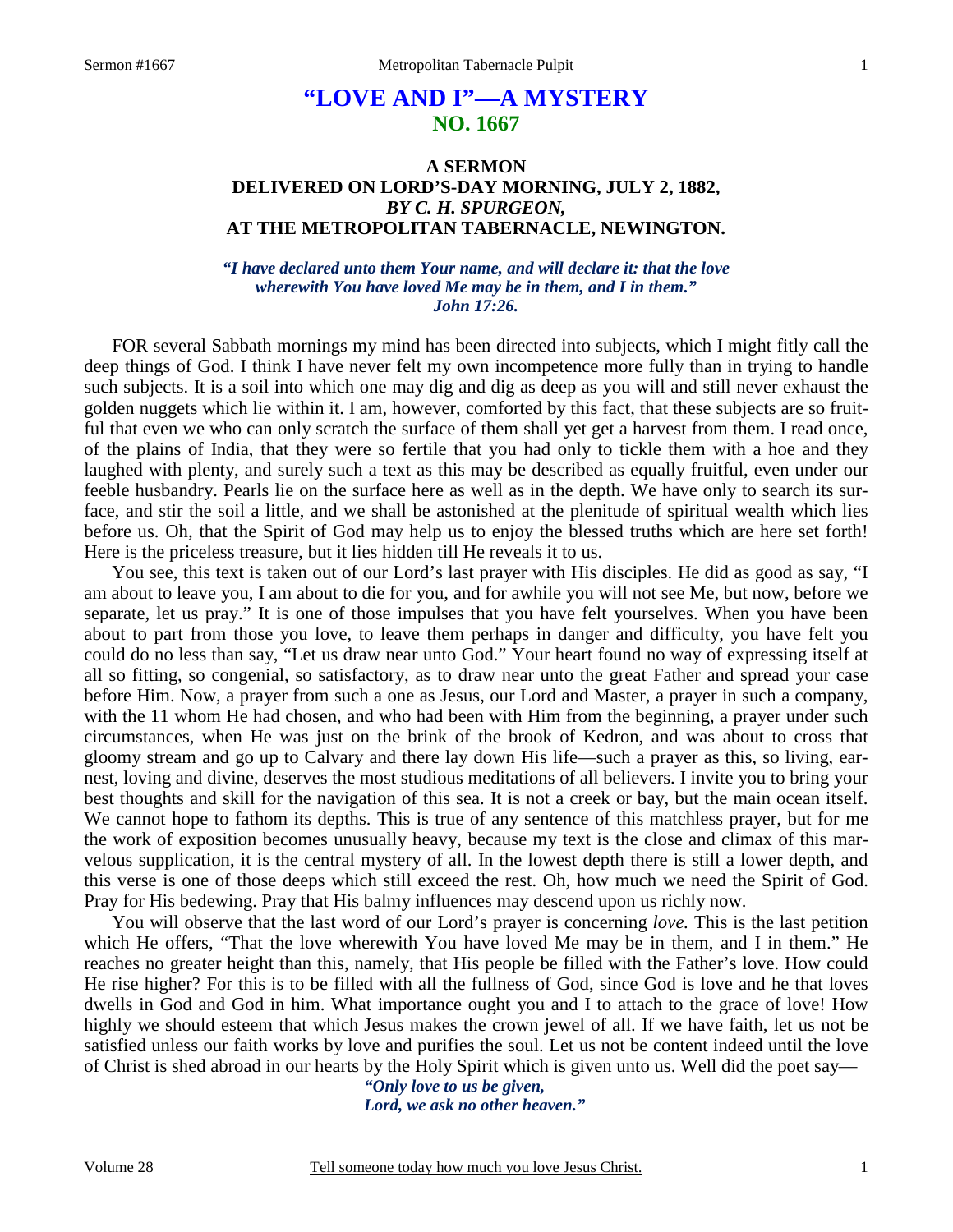For indeed there is no other heaven below, and scarcely is there any other heaven above than to reach to the fullness of perfect love. This is where the prayer of the Son of David ends, in praying, "That the love wherewith You have loved Me may be in them." What a subject! The highest that even our Lord Jesus reached in His noblest prayer. Again with groans my heart cries, Holy Spirit, help.

 I shall this morning try to speak first upon *the food of love,* or what love lives upon. Secondly, *upon the love itself,* what kind of love it is. And then, thirdly, upon *the companion of love.* "That the love wherewith You have loved Me may be in them, and I in them."

**I.** First, THE FOOD OF LOVE to God, what is it? It is *knowledge.* "I have made known unto them Your name, and will make it known." We cannot love a God whom we do not know. A measure of knowledge is necessary to affection. However lovely God may be, a man blind of soul cannot perceive Him, and therefore is not touched by His loveliness. Only when the eyes are opened to behold the loveliness of God will the heart go out towards God who is so desirable an object for the affections. Brethren, we must know in order to believe, we must know in order to hope, and we must especially know in order to love. Hence the great desirableness that you should know the Lord and His great love which passes knowledge. You cannot reciprocate love which you have never known, even as a man cannot derive strength from food which he has not eaten. Till first of all the love of God has come into your heart, and you have been made a partaker of it, you cannot rejoice in it or return it. Therefore our Lord took care to feed His disciples' hearts upon the Father's name. He labored to make the Father known to them. This is one of His great efforts with them, and He is grieved when He sees their ignorance, and has to say to one of them, "Have I been so long time with you, and yet have you not known Me, Philip? He that has seen Me has seen the Father; and why do you say, then, Show us the Father?" Study much, then, the word of God; be diligent in turning the pages of Scripture and in hearing God's true ministers, that the flame of love within your hearts may be revived by the fuel of holy knowledge which you place upon it. Pile on the logs of sandal wood, and let the perfumed fires burn before the Lord. Heap on the handfuls of frankincense, and sweet odors of sacred knowledge, that on the altar of your heart there may always be burning the sacred flame of love to God in Christ Jesus.

 The knowledge here spoken of is *a knowledge which Jesus gave them*. "I have known You, and these have known that You have sent Me. And I have declared unto them Your name, and will declare it." O beloved, it is not knowledge that you and I pick up as a matter of book-learning that will ever bring out our love to the Father. It is knowledge given us by Christ through His Spirit. It is not knowledge communicated by the preacher alone which will bless you, for however much he may be taught of God himself, he cannot preach to the heart unless the blessed Spirit of God comes and takes of the things that are spoken, and reveals them and makes them manifest to each individual heart, so that in consequence it knows the Lord. Jesus said, "O righteous Father, the world has not known You," and you and I would have been in the same condition, strangers to God, without God and without hope in the world, if the Spirit of God had not taken of divine things and applied them to our souls so that we are made to know them. Every living word of knowledge is the work of the living God. If you only know what you have found out for yourself, or picked up by your own industry apart from Jesus, you know nothing aright, it must be by the direct and distinct teaching of God the Holy Spirit that you must learn to profit. Jesus Christ alone can reveal the Father. He Himself said, "No man comes unto the Father but by Me." He that knows not Christ knows not the Father, but when Jesus Christ reveals Him, ah then, we do know Him after a special, personal, peculiar, inward knowledge! This knowledge brings with it a life and a love with which the soul is not puffed up, but built up. By such knowledge we grow up into Him, who is our head, in all things being taught of the Son of God.

 This knowledge, dear friends, *comes to us gradually*. The text indicates this. "I have declared unto them Your name, and will declare it." As if, though they knew the Father, there was far more to know and the Lord Jesus was resolved to teach them more. Are you growing in knowledge, my brothers and sisters? My labor is lost if you are not growing in grace and in the knowledge of our Lord and Savior Jesus Christ. I hope you know much more of God than you did twenty years ago when you first came to Him. That little knowledge which you received by grace when you found "life in a look at the Crucified One" has saved you, but in these later years you have added to your faith, knowledge, and to your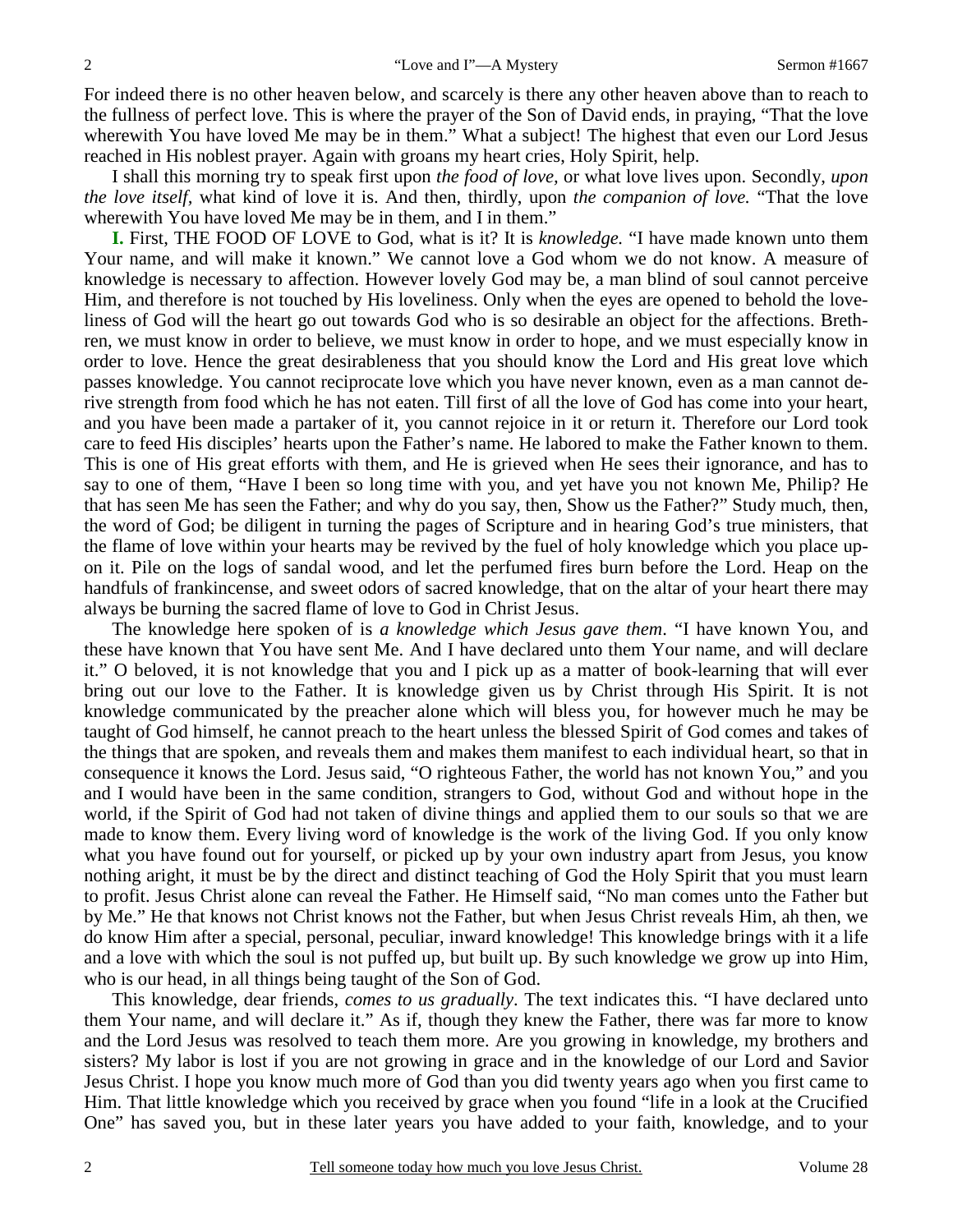knowledge, experience. You have gone on to know more deeply what you knew before, and to know the details of what you seemed to know in the whole and the lump at first. You have come to look *into* things as well as *upon* things—a look at Christ saves, but oh, it is the look *into* Christ that wins the heart's love and holds it fast and binds us to Him as with fetters of gold. We ought every day to be adding something to this inestimably precious store that as we are known of God so we may know God, and become thereby transformed from glory unto glory through His Spirit.

 Are you not thankful for this blessed word of the Lord Jesus, "I will declare it," "I will make it known"? He did so at His resurrection, when He taught His people things they knew not before. But He did so much more after He had ascended up on high when the Spirit of God was given. "He shall teach you all things, and bring all things to your remembrance, whatever I have said unto you." And now today in the hearts of His people He is daily teaching us something that we do not know. All our experience tends that way. When the Spirit of God blesses an affliction to us, it is one of the Savior's illuminated books out of which we learn something more of the Father's name, and consequently come to love Him better, for that is the thing Christ aims at. He would so make known the Father, that the love wherewith the Father has loved Him may be in us, and that He Himself may be in us.

*This knowledge distinguishes us from the world*. It is the mark by which the elect are made manifest. In the sixth verse of this chapter our Lord says, "I have manifested Your name unto the men which You gave Me out of the world: Yours they were, and You gave them to Me; and they have kept Your Word." The world does not know the Father, and cannot know Him, for it abides in the darkness and death of sin. Judge yourselves therefore by this sure test, and let the love which grows out of gracious knowledge be a token for good unto you.

 Now let me try to show you what the Savior meant when He said, "I have declared unto them Your name, and will declare." This knowledge which breeds love *is knowledge of the name of God.* What does He mean by, "Your name"? Now, I do not think I would preach an unprofitable sermon if I were to stay with the context and say that the "name" here meant is especially the name used in the  $25<sup>th</sup>$  verse, "O righteous Father, the world has not known You." This is the name which we most need to know, "righteous Father." Observe the singular combination here. Righteous, and yet a Father, *"Righteous;"* to us poor sinners that is a word of terror when we first hear it. "Father"—oh, how sweet. That is a word of good cheer even to us prodigals, but we are afraid to lay hold upon it, for our sins arise, and conscience protests that God must be righteous, and punish sin. Our joy begins when we see the two united, "Righteous Father,"—a Father full of love, and nothing but love, to His people, and yet righteous as a Judge, as righteous as if He were not a Father. Dealing out His righteousness with stern severity as the Judge of all the earth must do, and yet a Father at the same time. I do declare that I never did love God at all, nor could I embrace Him in my affections, till I understood how He could be just and yet the justifier of him that believes in Jesus. How, in a word, He could be the "righteous Father." That satisfied my conscience and my heart at the same time, for my conscience said, "It is well." God has not put away sin without a sacrifice, and has not winked at sin nor waived His justice in order to indulge His mercy, but He remains just as He ever was—the same thrice-holy God who will by no means spare the guilty. He has laid the punishment of our sins upon Christ. He has made Him to be sin for us, who knew no sin, that we might be made the righteousness of God in Him. And all this He has done that He might act to us as a Father, and save His own children from the result of their transgressions. He has given His only-begotten Son to die in our stead that many sons might be brought to glory through Him. It is at the cross we understand this riddle. Here we see the righteous Father. But the world will not learn it, and a large part of the professing church, which is nothing better than the world wrongfully named with Christ's name, will not learn it. They do anything they can to get away from atonement; love without righteousness is their idol. Substitution is a word that is hard for the world to spell, they cannot abide it. That Christ should suffer in the place of the guilty, and bear that we might never bear the Father's righteous wrath—this they cannot receive. Many pretend to keep the atonement, and yet they tear the heart out of it. They profess to believe in the gospel, but it is a gospel without the blood of the atonement, and a bloodless gospel is a lifeless gospel, a dead gospel, and a damning gospel. Let those take heed who cannot see God as a righteous Father, for they are numbered among the world who know Him not. "These have known You," says our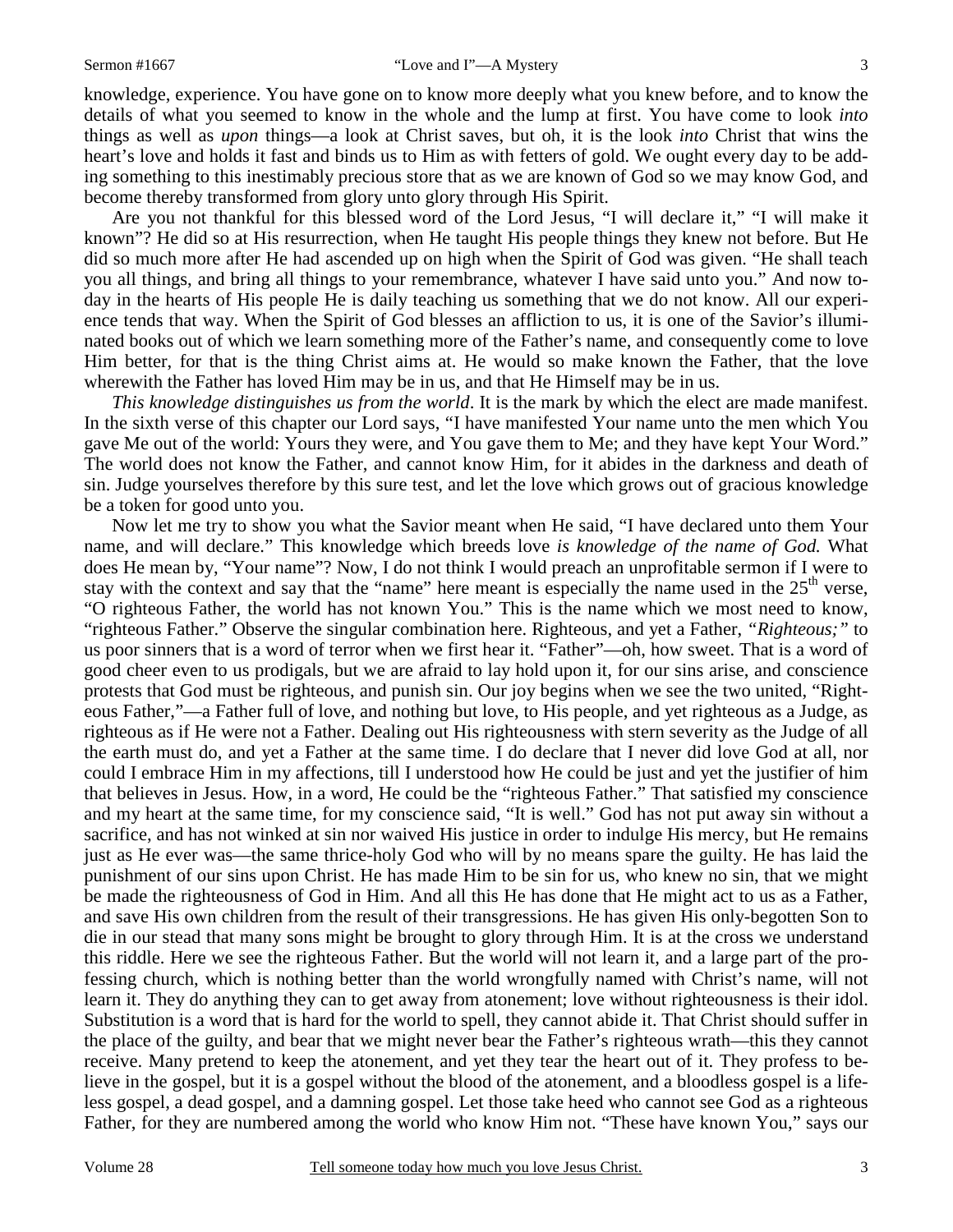Lord. These who have been taught by Christ, and these alone, come to find as much joy in the word "righteous" as in the word "Father." And blending the two together they feel an intense love to the "righteous Father," and their hearts rejoice in a holy gospel, a message of mercy consistent with justice, a covenant salvation ordered in all things and sure, because it does no violence to law and does not bind the hands of justice. Beloved, if this revelation of the atoning blood does not make your heart love Jesus, and love the Father, it is because you are not in Him, but if you know this secret as to how righteousness and peace have kissed each other, you know the name that wins the affection of believers to God. My own heart is glad and rejoices every hour because I find rest in substitution, safety in the vindication of the law, and bliss in the glory of the divine character—

> *"Lo! In the grace that rescued man His brightest form of glory shines! Here, on the cross, 'tis fairest drawn In precious blood and crimson lines. Here I behold His inmost heart, Where grace and vengeance strangely join, Piercing His Son with sharpest smart, To make the purchased pleasure mine. Oh, the sweet wonders of that cross, Where God the Savior loved and died! Her noblest life my spirit draws From His dear wounds and bleeding side."*

Still, I would take the word "name" *in a wider sense*. "I have declared unto them Your name," which signifies "Your character." The word "name" is used as a sort of summary of all the attributes of God. All these attributes are well adapted to win the love of all regenerate spirits. Just think for a minute. God is *holy*. To a holy mind there is nothing in the world, there is nothing in heaven more beautiful than holiness. We read of the beauties of holiness, for to a soul that is purified, holiness is superlatively lovely. Now, beauty wins love, and consequently when Jesus Christ makes known His holy Father, and shows us in His life and in His death the holiness of the Ever-blessed, then our heart is won to the Father. "Oh," you say, "but holiness does not always win love." No, not the love of the defiled hearts that cannot appreciate it, but those who are pure in heart, and can see God, no sooner behold His holiness than they are enamored of it, and their souls at once delight in their Lord.

 Moreover, we learn from our Lord Jesus that God is *good*. "There is none good but one: that is God." How inexpressibly good He is! There is no goodness but what comes from God. His name, "God," is but short for "good," and all the good things that we receive in this life, and for the life to come, are but enlargements of His blessed name. "Every good gift and every perfect gift is from above, and comes down from the Father of lights." Blessings enjoyed by us are streams that flow from the fountainhead of God's infinite goodness to the sons of men. A man cannot help loving God when once he knows Him to be good, for all men love that which they apprehend to be good to them. A man says, "Gold is good, rest is good, fame is good," and therefore he seeks after these things, and when he comes to know that God is good, oh, then his spirit follows hard after Him. He cannot help but love that which he is persuaded is in the highest sense good. The soul that knows the name of the Lord rejoices at the very mention of Him.

 To sinners like us perhaps the next word may have more sweetness. God is *merciful*; He is always ready to forgive. Note how the prophet says, "Who is a God like unto You, passing by transgression?" He does not say, "Who is a *man* like unto You?" for none among our race can for a moment be compared with Him. But even if the gods of the heathen were gods, none of them could be likened unto the Lord for mercy. Now, when a man knows that he has offended, and yet the person offended readily and freely forgives, why, it wins his love. If he is a right-hearted man he cries, "I cannot again offend one who so generously casts all my offenses behind his back." The mercy of God is such a love-winning attribute that, as I told you the other Sunday, twenty-six times in a single psalm the ancient church sang, "His mercy endures forever." Free grace and pardoning love, sensibly known in the soul will win your hearts unto God forever, so that you shall be His willing servants as long as you have any being.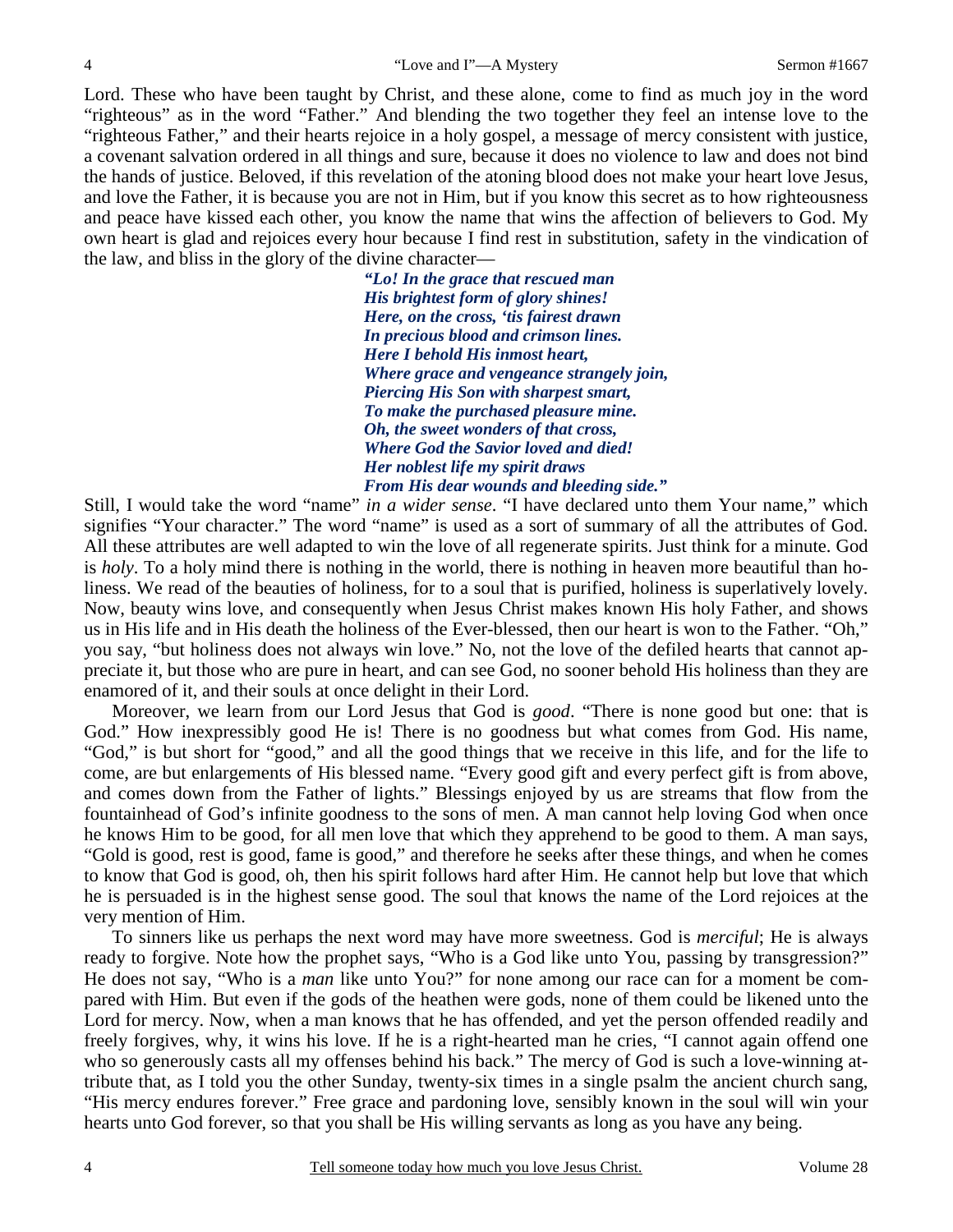But then there is a higher word still. God is *love,* and there is a something about love which always wins love. When Love puts on her own golden armor, and bares her sword bright with her own unselfishness, she goes on conquering and to conquer. Let a man once apprehend that God is love, that, this is God's very essence, and he must at once love God. I do not mean merely "apprehend" that God is love in the cold intellect, but when his heart begins to glow and burn with that divine revelation then straightway the spirit is joined unto the Lord, and rests with delight in the great Father of spirits. Love knits and binds. Oh to feel more of its uniting power.

 Thus I have shown you the manna which love feeds upon, the nectar which it drinks. Everything in God is lovely, and there is no trait in His character that is other than lovely. All the loveliness that can be conceived is heaped up in God without the slightest admixture of adulteration. He is love altogether, wholly, and emphatically. Oh, surely our Lord, and Master, was wise when He fed His peoples love upon such meat as this.

**II.** Brethren, we have as yet only been standing at the furnace mouth, let us now enter into the devouring flame while we speak, in the second place, upon THE LOVE ITSELF.

 Observe, first, *what this love is not*. "I have declared unto them Your name, and will declare it, that the love wherewith You have loved Me may be *in* them." Notice that the prayer is not that the Father's love may be set *upon* them, or moved towards them. God does not love us because we know Him, for He loved us before we knew Him, even as Paul speaks of, "His great love wherewith He loved us, even when we were dead in trespasses and sins." Jesus has not come to set His Father's love upon the chosen. Oh, no, He did not even die with that objective, for the Father's love was upon the chosen from everlasting. "The Father Himself loves you" was always true. Christ did not die to make His Father loving, but because His Father is loving; the atoning blood is the outflow of the very heart of God toward us. So do not make a mistake. Our Lord speaks not of the divine love in itself, but in us. This is not the eternal love of God *towards* us of which we are now reading, but that love *in* us. We are inwardly to feel the love which proceeds from the Father, and so to have it *in* us. We are to have the love of God shed abroad in our hearts by the Holy Spirit which is given to us. It is to be recognized by us, felt in us, made the subject of inward joy; this it is that our Lord wishes to produce, that the love of God may be in us, dwelling in our hearts, a welcome guest, the sovereign of our souls.

 And this love is *of a very peculiar sort*. Let me read the verse again, "That the love wherewith You have loved Me may be in them." It is God's own love in us. The love of the Father towards Jesus springs up like a crystal fountain, and then the sparkling drops fall and overflow, as you have seen the fountains do, and we are the cups into which this overflowing love of God towards Christ Jesus flows, and flows till we too are full. The inward love so much desired for us by our Lord is no emotion of nature, no attachment proceeding from the unregenerate will, but it is the Father's love transplanted into the soil of these poor hearts, and becoming our love to Jesus, as we shall have to show in the next point. But is not this a wonderful thing—that God's own love to Jesus should dwell in our hearts? And yet it is so. The love wherewith we love Christ, mark you, is God's love to Christ, "That the love wherewith You have loved Me may be in them." All true love, such as the Father delights in and accepts at our hands, is nothing but His own love, which has come streaming down from His own heart into our renewed minds.

But what can this mean? I must ask you to observe that it includes within itself four precious things.

 First, the text means that *our Lord Jesus Christ desires us to have a distinct recognition of the Father's love to Him.* He wants the love wherewith the Father loves Him to be felt in us, so that we may say, "Yes, I know the Father loved Him, for I, who am such a poor, unworthy, and foolish creature, yet love Him, and oh, how His Father must love Him." I love Him! Yes, by His grace, it were a blessed thing to die for Him, but if *I* love Him, oh, how must His Father love him who can see all His beauty, and can appreciate every distinct piece of loveliness that is in Him! God never loved anything as He loves Christ, except His people, and they have had to be lifted up to that position by the love which the Father has to His Son. For, first and foremost, the Father and the Son are one, they are one in essence. The Savior has been with the Father from the beginning, and His delight has been with Him, even as the Father testified, "This is My beloved Son, in whom I am well pleased." Oh, try to feel, if you can, the love of the Father to His Son, or else you will not love the Father as you should for the amazing sacrifice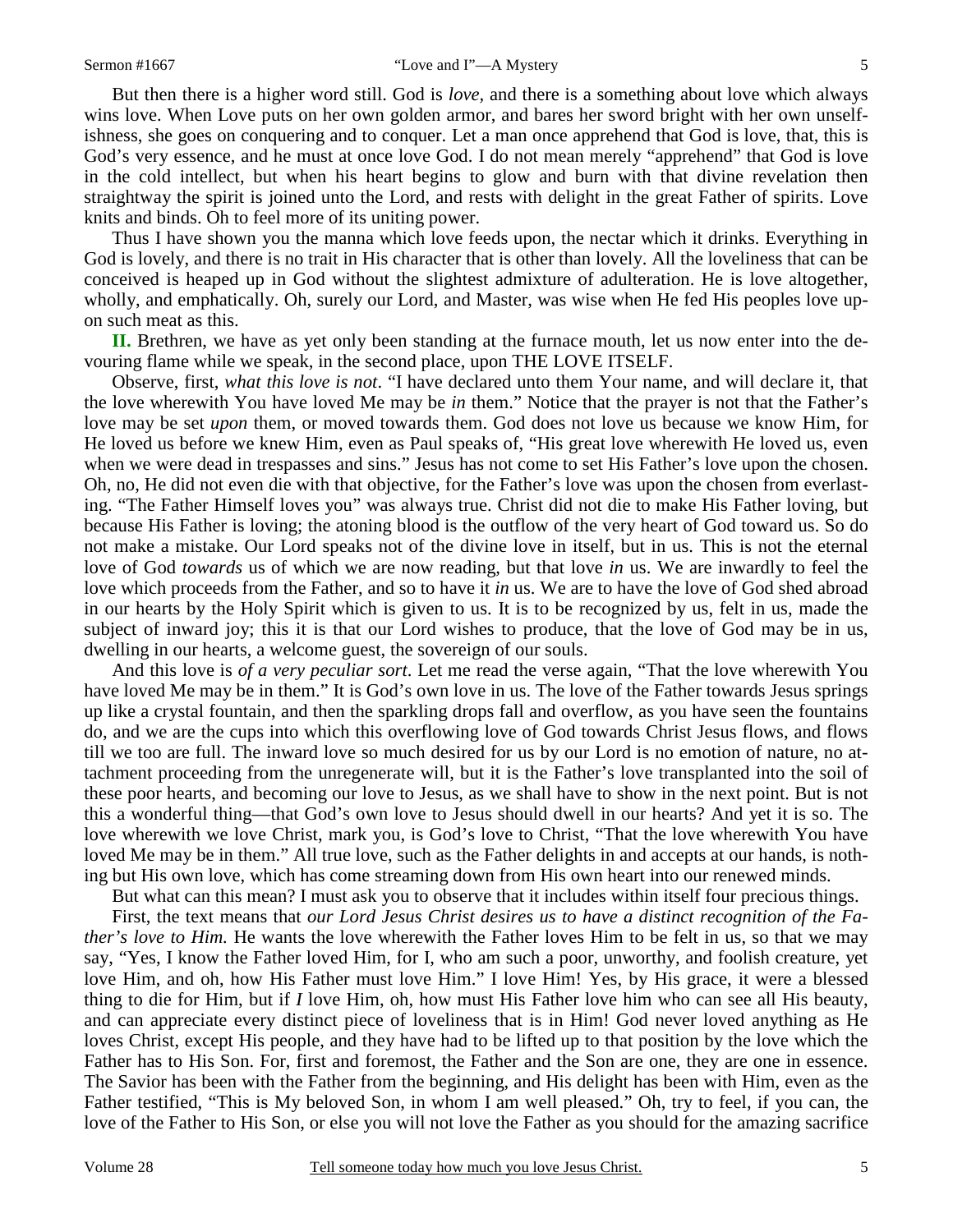which He made in giving Jesus to us. Think what it cost Him to tear His Well-Beloved from His bosom and send Him down below to be "despised and rejected." Think what it cost Him to nail Him up to yonder cross, and then forsake Him and hide His face from Him, because He had laid all our sins upon Him. Oh, the love He must have had to us to have made His best Beloved to become a curse for us, as it is written, "Cursed is everyone that hangs on a tree." I want you to get this right into your souls, dear friends. Do not hold it as a dry doctrine, but let it touch your heart. Let it flow into your heart like a boiling stream, till your whole souls become like Icelandic geysers, which boil and bubble up and send their steam aloft into the clouds. Oh, to have the soul filled with the love of the Father towards Him who is altogether lovely.

 Now, go a step further and deeper. Our text bears a further reading. Remember that *you are to have in your heart a sense of the Father's love to you,* and to remember that it is precisely the same love with which He loves His Son. "That the love wherewith You have loved Me may be in them." Oh, wonder of wonders, I feel more inclined to sit down and meditate upon it than to stand up and talk about it! The love wherewith He loved His Son—such is His love to all His chosen ones. Can you believe it, that you should be the object of God's delight, even as Christ is, because you are in Christ, that you should be the object of the Father's love as truly as Christ is, because He sees you to be part and parcel of the mystical body of His Well-beloved Son? Do not tell me that God the Father does not love you as well as He does Christ, the point can be settled by the grandest matter of fact that ever was. When there was a choice between Christ and His people, which should die of the two, the Father freely delivered up His own Son that we might live through Him. Oh, what a meeting there must have been of the seas of love that day, when God's great love to us came rolling in like a glorious springtide, and His love to His Son came rolling in at the same time. If they had met and collided, we cannot imagine the result, but when they both took to rolling together in one mighty torrent, what a stream of love was there! The Lord Jesus sank that we might swim, He sank that we might rise, and now we are borne onward forever by the mighty sweep of infinite love into an everlasting blessedness which tongues and lips can never fully set forth. Oh, be ravished with this. Be carried away with it, be in ecstasy at love so amazing, so divine, the Father loves you even as He loves His Son, after the same manner and sort He loves all His redeemed.

 But now this goes to a third meaning, and that is that *we are to give back a reflection of this love, and to love Jesus as the Father loves Him.* A dear old friend speaking to me the other day in a rapturous tone said, "I love Jesus as the Father loves Him." This is true, not equally, but like. Is not this a blessed thought? I said, "O friend that is a strong thing to say!" "Ah," said he, "but not stronger than Jesus would have it when He prays that 'the love wherewith You have loved Me may be in them, and I in them.'" His people love Christ as the Father loves Him—in the same way, though from lack of capacity they cannot reach to the same immeasurable force of love. Oh, to throw back on Christ His Father's love. The Father is the sun and we are the moon, but the moonlight is the same light as the sunlight. We can see a difference because reflection robs the light of much of its heat and its brilliance, but it is the same light. The moon has not a ray of light but what came from the sun, and we have not a live coal of love to Christ but what came from the Father. We are as the moon, shining by reflected light, but Jesus loves the moonlight of our love and rejoices in it. Let us give Him all of it, let us always try to be as the full moon, and let us not dwindle down to a mere ring of love, or a crescent of affection, let us render no half moon love. Let us not be half dark and cold, but let us shine on Christ with all the light we can possibly reflect of His Father's love, saying in our very soul—

## *"My Jesus, I love You, I know You are mine; For You all the follies Of sin I resign."*

 And then, fourthly, *this love of the Father in us is to go beaming forth from us to all around*. When we get the love wherewith the Father loves the Son into our hearts, then it is to go out towards all the chosen seed. He that, loves Him that begat, loves also them that are begotten of Him. Yes and your love, is to go forth to all the sons of men, seeking their good for God's glory that they may be brought in to know the same Savior in whom we rejoice. Oh, if the love of the Father to Christ once enters into a man's soul, it will change him. It will sway him with the noblest passion, it will make him a zealot for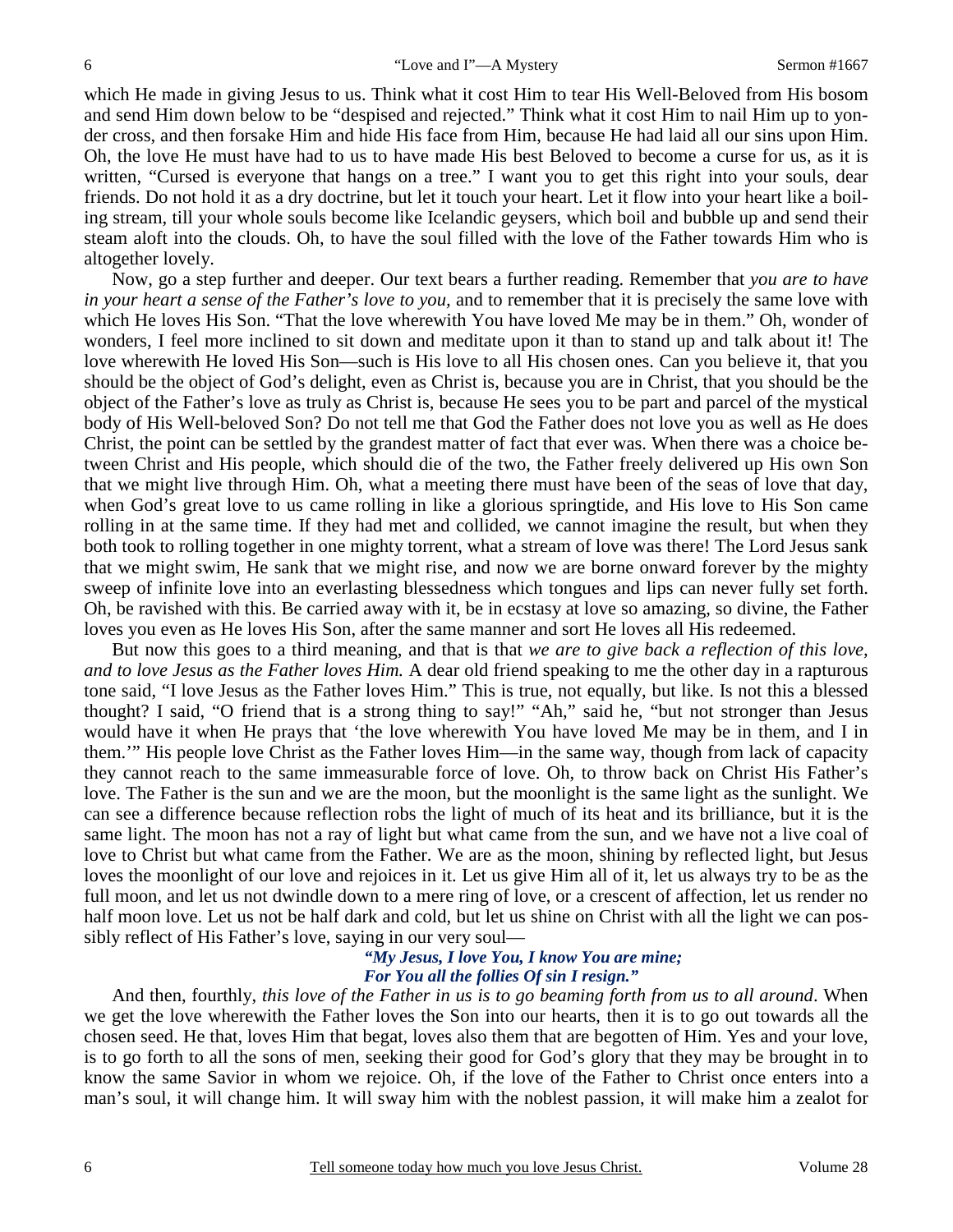Christ, it will cast out his selfishness, and it will change him into the image of Christ, and fit him to dwell in heaven where love is perfected.

 So I conclude this second head by saying that this indwelling of the Father's love in us has the most blessed results. It has an *expulsive* result. As soon as ever it gets into the heart it says to all love of sin, "Get you away; there remains no room for you here." When the light enters in, the darkness receives immediate notice of eviction; the night is gone as soon as the dawn appears. It has also a *repulsive* power by which it repels the assaults of sin. As though a man did snatch the sun out of the heaven and made a round shield with it, and held it in the very face of the prince of darkness, and blinded him with the light, so does the love of God the Father repel the enemy. It girds the soul with the armor of light. It repels the devil, the love of the world, the love of sin, and all outward temptations. And then what an *impulsive* power it has. Get the love of Christ into you, and it is as when an engine receives fire and steam, and so obtains the force which drives it. Then you have strengthening, then you have motive power, then are you urged on to, this and that heroic deed which, apart from this sublime love, you would never have thought of. For Christ you can live, for Christ you can suffer, for Christ you can die, when once the Father's love to Him has taken full possession of your spirit. And oh, how elevating it is. How it lifts a man up above self and sin, how it makes him seek the things that are above! How purifying it is and how happy it makes the subject of its influence. If you are unhappy, you need more of the love of God. "Oh," you say, "I want a larger income." Nonsense, a man is not made happy by money. You will do very well in poverty if you have enough of the love of God. Oh, but if your soul is filled with the love of God, your spirit will be ready to dance at the very sound of His name. You murmur and moan at providence because the fire of your love is burning low. Come, get the ashes together, pray the Spirit of God to blow upon them, beg Him to bring fresh fuel of holy knowledge, till your soul becomes like Nebuchadnezzar's furnace, heated seven times hotter. This is the kind of love we should have towards Christ. No blessing can excel it. Oh, Savior, let Your prayer be fulfilled in me and in all Your dear people this morning, and may the love wherewith the Father has loved You be in us.

**III.** Thirdly, here is THE COMPANION OF LOVE, "I in them." Look at the text a minute and just catch those two words. Here is "love" and "I"—love and Christ come together. Oh, blessed guests! "Love and I," says Christ, as if He felt He never had a companion that suited Him better. "Love" and "I", Jesus is always at home where love is reigning. When love lives in His people's hearts, Jesus, lives there too. Does Jesus, then, live in the hearts of His people? Yes, wherever there is the love of the Father shed abroad in them, He must be there. We have His word for it, and we are sure that Jesus knows where He is.

 We are sure that He is where love is; for, first, where there is love there is *life,* and where there is life there is Christ, for He Himself says, "I am the life." There is no true life in the believer's soul that is divided from Christ. We are sure of that, so that where there is love there is life, and where there is life there is Christ. Again, where there is the love of God in the heart there is *the Holy Spirit.* But wherever the Holy Spirit is, there is Christ, for the Holy Spirit is Christ's representative, and it is in that sense that He tells us, "Lo, I am with you always," namely, because the Spirit is come to be always with us. So where there is love there is the Spirit of God, and where there is the Spirit of God there is Christ. So it is always "Love and I."

 Furthermore, where there is love there is *faith,* for faith works by love, and there never was true love to Christ apart from faith, but where there is faith there is always Christ, for if there is faith in Him, He has been received into the soul. Jesus is always near to that faith which has Himself for its foundation and resting place. Where there is love there is faith, where there is faith there is Christ, and so it is "love and I."

 Yes, but where there is the Father's love toward Christ in the heart, *God* Himself is there. I am sure of that, for God is love. So if there is love within us, there must be God, and where God is, there Christ is, for He says. "I and my Father are one." So you see where there is love there must be Jesus Christ, for these reasons and for many others besides.

 "I in them." Yes, if I were commanded to preach for seven years from these three words only, I would never exhaust the text, I am quite certain. I might exhaust you by my dullness, and exhaust my